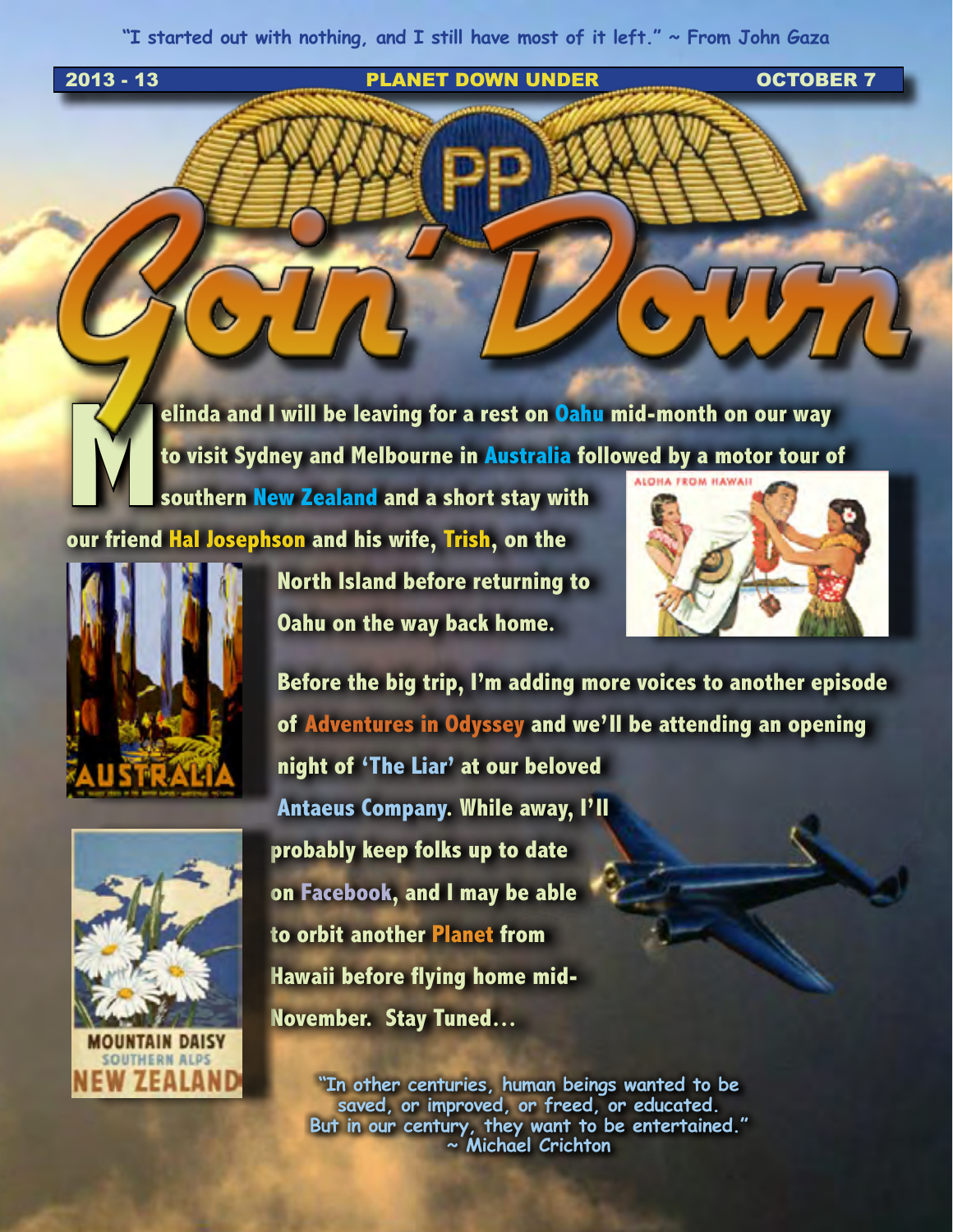#### PLANET SHUTDOWN

OK, Planeteers, I'm sure you'd like to know what I think of the present shenanigans in our nation's Crapitol, so here goes. If you move the letters of Washington, D.C. around, it can be expressed as "C D SHIT GA DOWN."

But the spin on the flush is an intentional anti-**Obama Republican** invention, and in my opinion the country has gone bipolar for a very simple reason, which I have been trumpeting for well over a decade now.

Due to the incessant rightwing media barrage of misinformation, lies, and prejudicial obstructionism, their conservative cult cannot perceive of any reality that does not conform to the evangelical Christian neocon civil war Apocalyptic vision of America, just as the **Progressives** are committed to a 21st Century, scientific, pragmatic, and essentially sectarian view.

We both seek and respond to anything that will support

our worldview, and our poor befuddled land is divided accordingly. But the *Daily News* front page (*above right)*  will show you where I stand, as if you didn't know already. Keep the faith. **[MORON THE SUBJECT](http://www.youtube.com/embed/z9pD_UK6vGU)**

"I've been married to a communist and a fascist, and neither would take out the garbage." ~ **Zsa Zsa Gabor**

### MY FAVORITE SINGS

To commemorate her birthday, actress/ vocalist **Julie Andrews** made a special appearance at Manhattan's **Radio City Music Hall** for the benefit of the **AARP** and performed an updated senior version of "My Favorite Things" from *The Sound Of Music*:

> THROUGHOUT THE 'PLANET,' CLICKING BOLD, DARK RED TYPE OPENS A RELATED INTERNET LINK.

*Botox and nose drops and needles for knitting, walkers and handrails and new dental fittings, bundles of magazines tied up in string – these are a few of my favorite things.* 

*Cadillacs and cataracts, hearing aids and glasses,* 

*Polident and Fixodent and false teeth in glasses, pacemakers, golf carts and porches with swings, – these are a few of my favorite things.* 

*When the pipes leak, when the bones creak, when the knees go bad, I simply remember my favorite things, and then I don't feel so bad.* 

*Hot tea and crumpets and corn pads for bunions, no spicy hot food or food cooked with onions, bathrobes and heating pads and hot meals they bring* 

*– these are a few of my favorite things.*

*Back pain, confused brains and no need for sinnin', thin bones and fractures and hair that is thinnin'; and we won't mention our short shrunken frames – when we remember our favorite things.*

*When the joints ache, when the hips break, when the eyes grow dim; then I remember the great life I've had – and now I don't feel so bad…*

> "It isn't the mountain ahead that wears you out; it's the pebble in your shoe." ~ **Muhammad Ali**

### DON'T ASK

"I cain't help but notice that li'l Billy Bob there don't look nothin' at all like the other five," said Bubba to his wife after downing a six-pack one afternoon.

"Now I want you to tell me the truth: does he

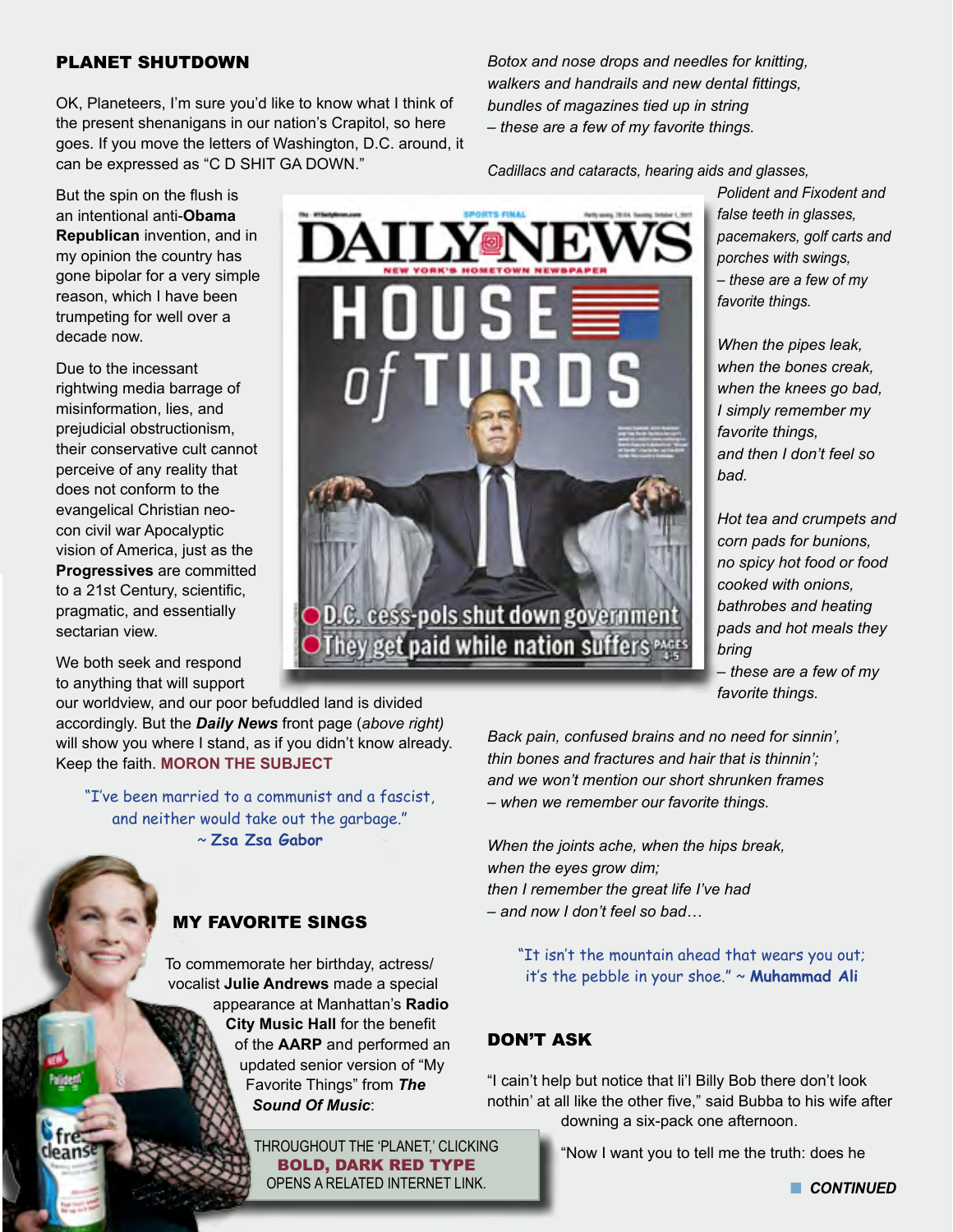have a different father?" And looking somewhat abashed, she replied, "Yes, Bubba, he does."

"I knew it! I knew it!" Bubba screamed. "Now don't lie to me! Who the hell is that boy's daddy?"

She took a deep breath and replied, "YOU are, Bubba..."

"Democracy is when the indigent, and not the men of property, are the rulers." ~ **Aristotle**



A father buys a lie detector robot that slaps people when they lie. He decides to test it out at dinner one night. The father asks his son what he did that afternoon. The son says, "I did some schoolwork."

The robot slaps the son. Dad

asks, "What movie did you watch?" Son says, "*Toy Story*." The robot slaps the son. Son says, "Ok, Ok, we were watching porn."

Dad says, "What? At your age I didn't even know what porn was." The robot slaps the father.

Mom laughs and says, "Well, he certainly is your son." The robot slaps the mother. Wanna buy a used robot?

"The most perfect political community is one in which the middle class is in control, and outnumbers both of the other classes." ~ **Aristotle**

# AH, \$O

Following the problems in the financial sector in the UK, uncertainty has now hit Japan. In the last seven days **Origami Bank** has folded, **Sumo Bank** has gone belly up and **Bonsai Bank** announced plans to cut some of its branches.

Yesterday, it was announced that **Karaoke Bank** is up for sale and will likely go for a song, while today shares in **Kamikaze Bank** were suspended after they nose-dived. While **Samurai Bank** is soldiering on following sharp cutbacks, **Ninja Bank** is reported to have taken a hit, but they remain in the black.

Furthermore, 500 staff at **Karate Bank** got the chop and analysts report that there is something fishy going on at **Sushi Bank**, where it is feared that staff may get a raw deal.

"To any artist worthy of the name, all in nature is beautiful; because his eyes, fearlessly accepting all exterior truth, read there, as in an open book, all the inner truth." ~ **Auguste Rodin**

### FRANCIS, THE TALKING POPE

**Pope Francis**, in the first extensive interview of his sixmonth-old papacy, said that the **Roman Catholic Church** had grown "obsessed" with preaching about abortion, gay marriage, and contraception, and that he has chosen not to speak of those issues despite recriminations from some critics.

In remarkably blunt language, Francis sought to set a new tone for the church, saying it should be a "home for all" and not a "small chapel" focused on doctrine, orthodoxy and a limited agenda of moral teachings.

I hope our politicians are listening, too.

"How do you keep a Christian in suspense? Tell you next Sunday." ~ **John Shaffer**

# A MARKED BILL

Bill came home late one night and his wife said, "Where the hell have you been?" And Bill replied, "I was getting a tattoo!"

"A tattoo?" She scowled, "What kind of tattoo?"

"I put a hundred dollar bill on my Billy," he proudly announced.

"What the hell were you thinking?" she said in disgust. "Why on earth would an accountant like you get a century note tattooed on your penis?"

"Well, one, I like to watch my money grow. Two, once in a while I like to play with my money. Three, I like how money feels in my hand; and, lastly, instead of you going shopping,

**UP WITH PAPAL Pope Francis speaks frankly in his first extensive interview.**

**n** CONTINUED